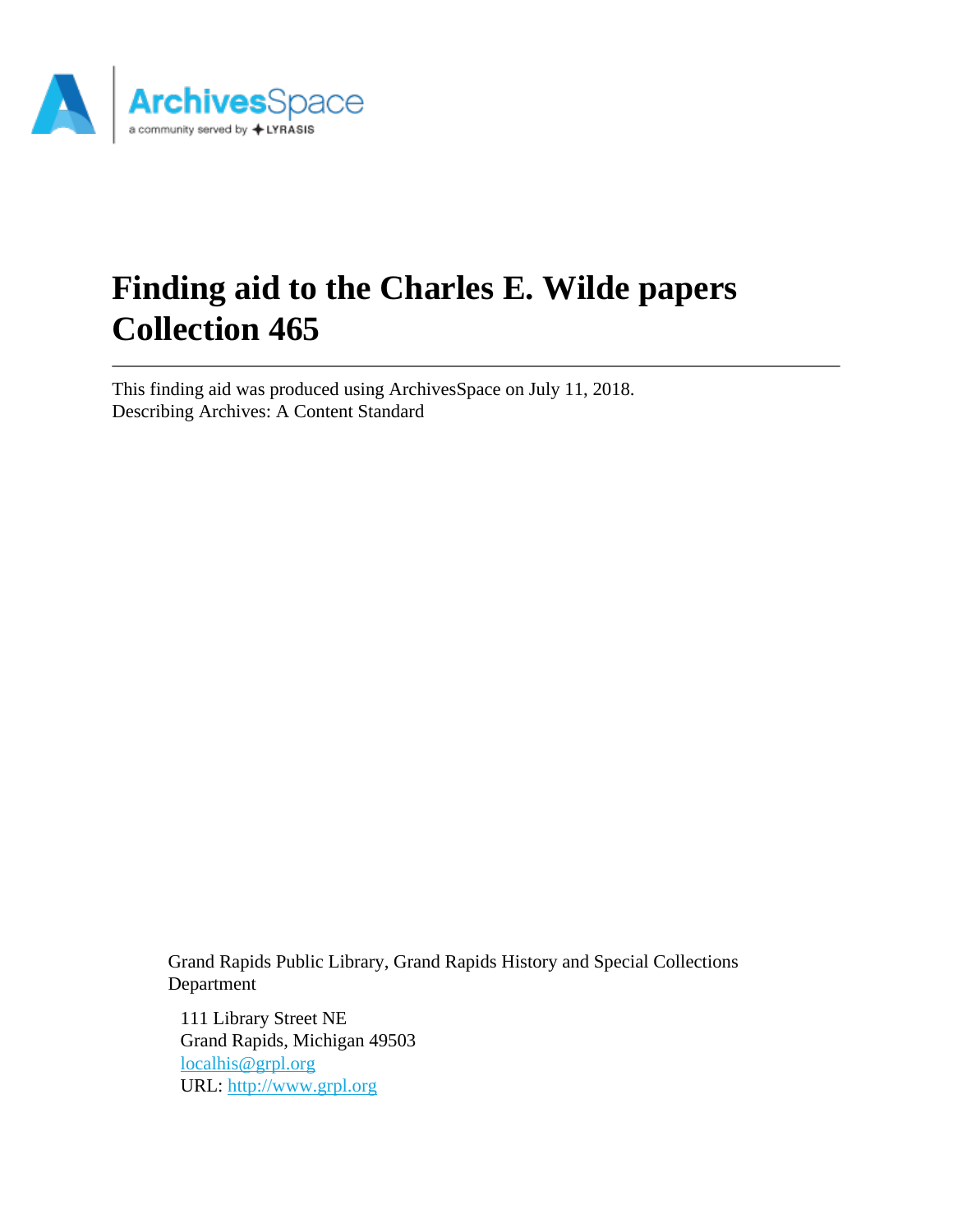# <span id="page-1-0"></span>**Table of Contents**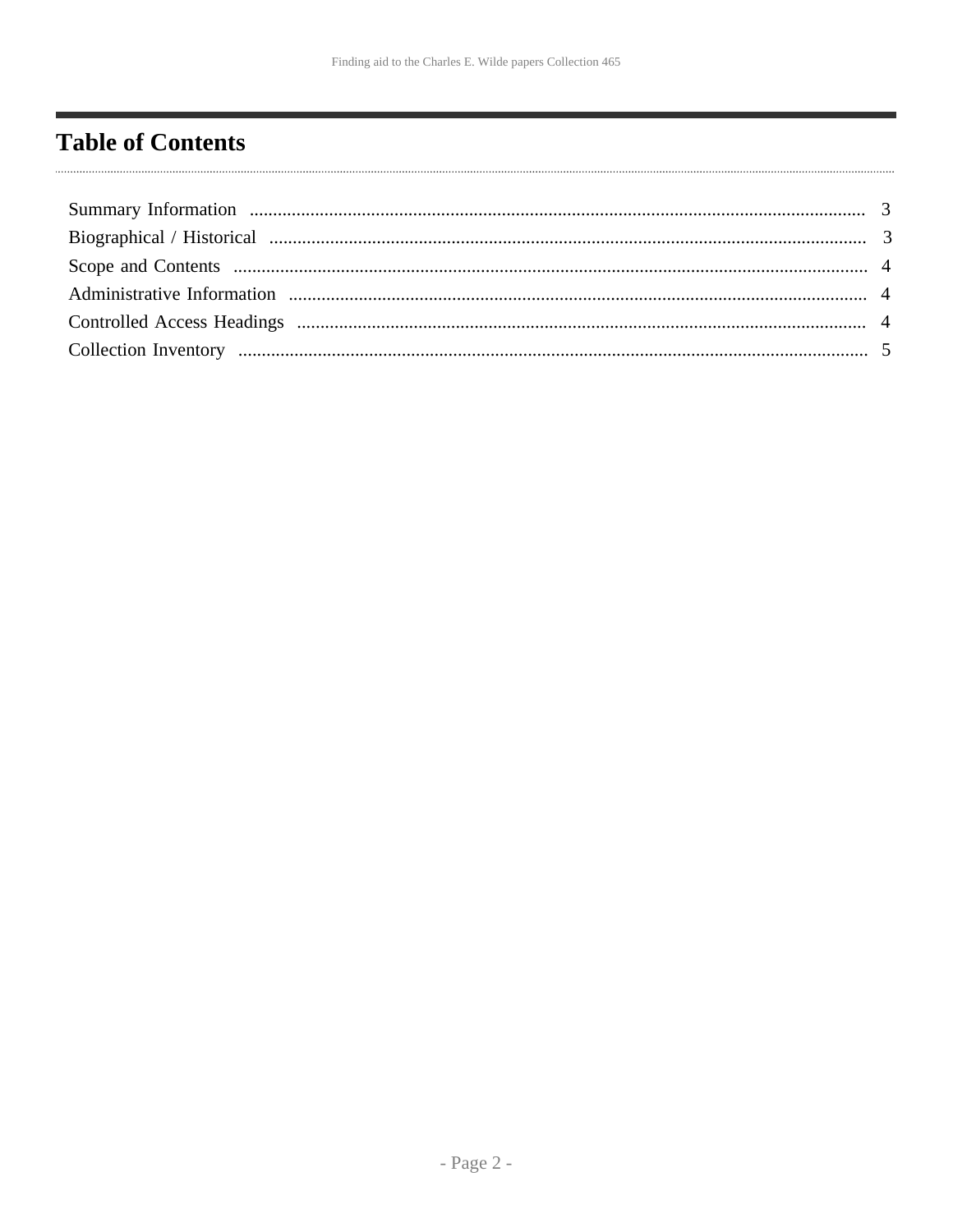### <span id="page-2-0"></span>**Summary Information**

| <b>Repository:</b>           | Grand Rapids Public Library, Grand Rapids History and Special<br><b>Collections Department</b>                                                                                                                                                                                                                                                                                            |
|------------------------------|-------------------------------------------------------------------------------------------------------------------------------------------------------------------------------------------------------------------------------------------------------------------------------------------------------------------------------------------------------------------------------------------|
| <b>Title:</b>                | Charles E. Wilde papers                                                                                                                                                                                                                                                                                                                                                                   |
| ID:                          | Collection 465                                                                                                                                                                                                                                                                                                                                                                            |
| Date [inclusive]:            | 1884-1950                                                                                                                                                                                                                                                                                                                                                                                 |
| <b>Physical Description:</b> | 4 Linear Feet                                                                                                                                                                                                                                                                                                                                                                             |
| Abstract:                    | Charles E. Wilde moved to Grand Rapids, Mich. in 1904 to become the<br>district commercial manager of West Michigan for the Michigan Bell<br>Telephone Company. He is partly responsible for bringing widespread<br>telephone service to West Michigan and the Upper Peninsula. Wilde<br>worked for Michigan Bell for fifty years and was an important member<br>of Grand Rapids society. |

**^** [Return to Table of Contents](#page-1-0)

# <span id="page-2-1"></span>**Biographical / Historical**

Charles E. Wilde played a major role in bringing telephone service to Grand Rapids, Mich., West Michigan, and Michigan's Upper Peninsula. He was born in Battle Creek, Mich. on Christmas Day, 1869. He became a telephone operator at the age of 15 in Petoskey, Mich in 1884. Within two years he was promoted to manager. He stayed in Petoskey for five years before moving on to manage the Battle Creek, Alpena, Muskegon, Kalamazoo, and Marquette offices. In 1899 he was appointed district superintendent for the southern district of Michigan and was later transferred to the superintendency of the Upper Peninsula.

After moving to Grand Rapids, Mich. in 1904 he would advance further to district commercial manager of the western part of the state. Charles E. Wilde would spend his entire career, fifty years, at the Michigan Bell Telephone Company. Charles E. Bell also belonged to the Free Masons, the Rotary Club, and was a member of the Grand Rapids, Mich. Peninsular Club. In his free time, he enjoyed hiking and spending time in nature. It was said that, "No one enjoys nature more than he does." In 1890, Charles married Emily A. Peet of Iowa, they had three daughters.

He died Saturday, Februrary 4th, 1950.

**^** [Return to Table of Contents](#page-1-0)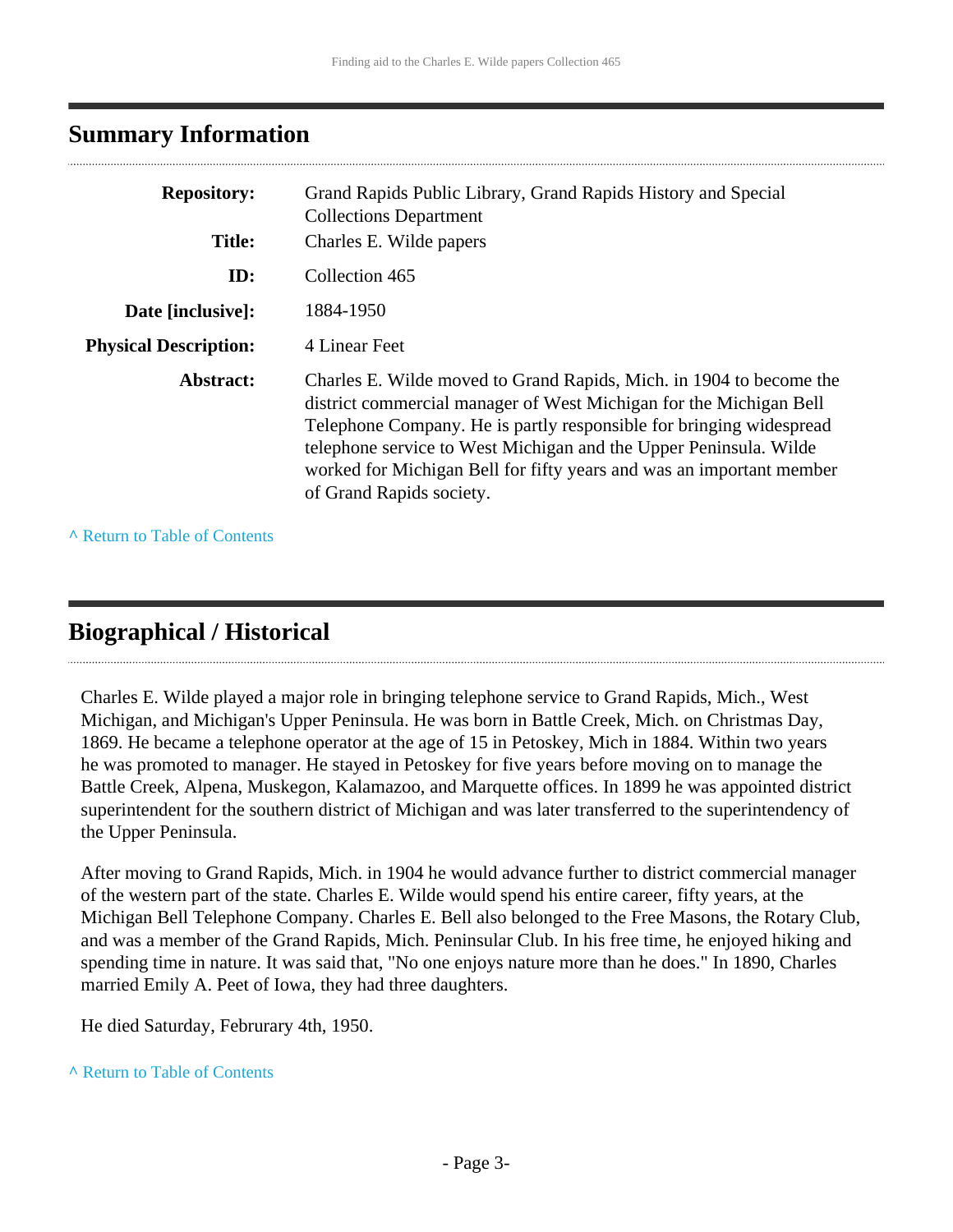### <span id="page-3-0"></span>**Scope and Contents**

Included in this collection are the correspondence, telephone industry records, photographs, and press clippings related to Charles E. Wilde's career. An interesting piece of this collection is the blueprints for a telephone, lines, and connectors. Also included is a piece of realia, an award Charles E. Wilde received for his fifty years of service for the Michigan Bell Telephone Company.

**^** [Return to Table of Contents](#page-1-0)

# <span id="page-3-1"></span>**Administrative Information**

#### **Publication Statement**

Grand Rapids Public Library, Grand Rapids History and Special Collections Department

111 Library Street NE Grand Rapids, Michigan 49503 [localhis@grpl.org](mailto:localhis@grpl.org) URL:<http://www.grpl.org>

#### **Immediate Source of Acquisition**

Donation of the Michigan Bell Co. [1987.035]

**^** [Return to Table of Contents](#page-1-0)

# <span id="page-3-2"></span>**Controlled Access Headings**

- Grand Rapids (Mich.) -- History
- Telephone--United States--History
- Telephone--History--Grand Rapids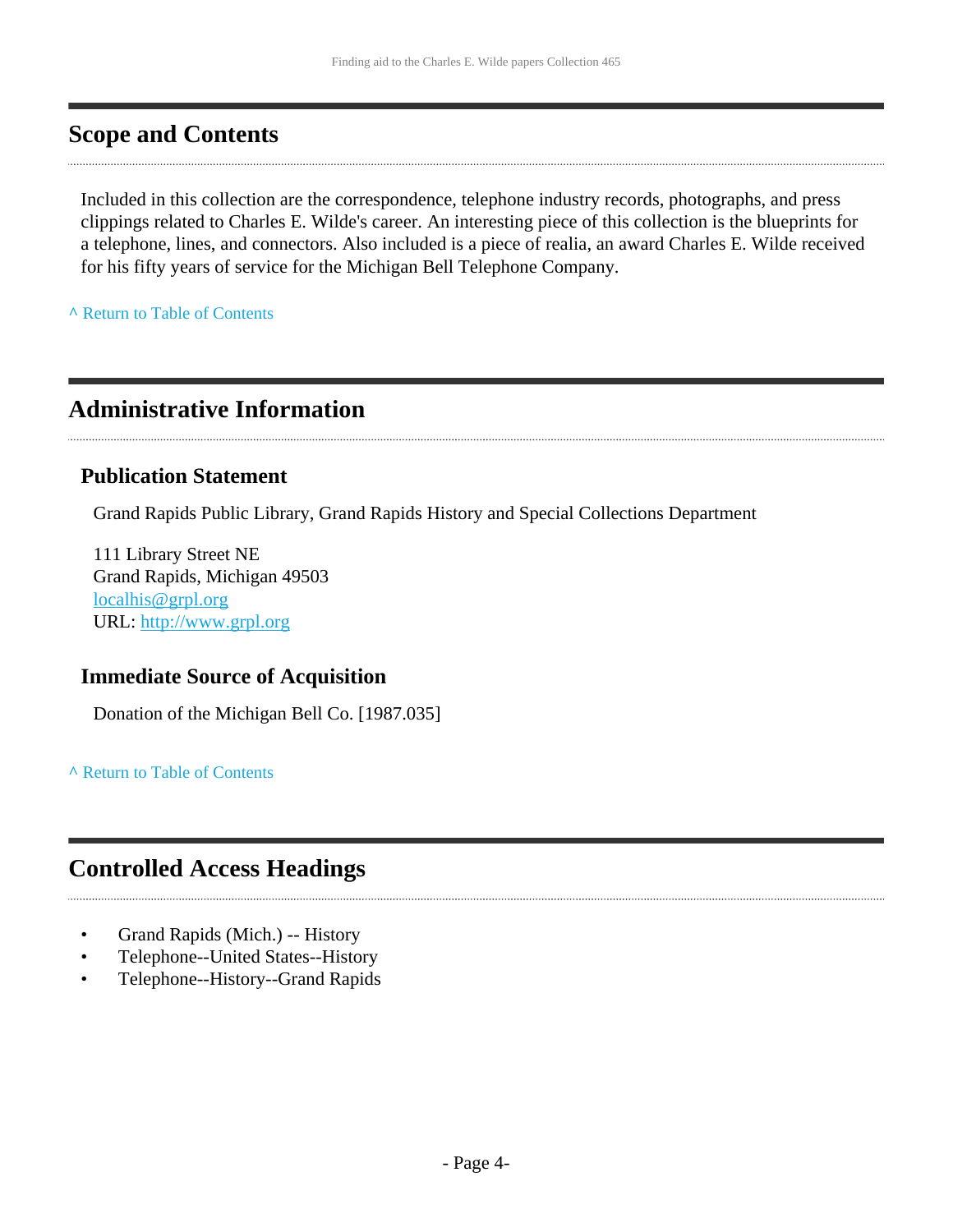# <span id="page-4-0"></span>**Collection Inventory**

#### **Correspondence**

#### **Scope and Contents**

Subseries includes letters between G. W. Courter Esq. of Charlevoix and S. E. Watson, Superintendent of the Western District, regarding telephone service in Charlevoix, Mich. Their correspondence includes a number of interesting drawings for phone systems and services. Also in this subseries are letters from Charles E. Wilder and to him regarding business matters.

| <b>Title/Description</b>          | <b>Instances</b> |                     |
|-----------------------------------|------------------|---------------------|
| Correspondence, 1884-1885         | Box 1            | Folder 1            |
| Date [inclusive]: 1884-1885       |                  |                     |
| Correspondence, 1885-05-1885-06   | Box 1            | Folder <sub>2</sub> |
| Date [inclusive]: 1885-05-1885-06 |                  |                     |
| Correspondence, 1885-07-1885-10   | Box 1            | Folder <sub>3</sub> |
| Date [inclusive]: 1885-07-1885-10 |                  |                     |
| Correspondence, 1885-11-1885-12   | Box 1            | Folder 4            |
| Date [inclusive]: 1885-11-1885-12 |                  |                     |
| Correspondence, 1886-1887         | Box 1            | Folder <sub>6</sub> |
| Date [inclusive]: 1886-1887       |                  |                     |
| Correspondence, 1888-1889         | Box 1            | Folder <sub>7</sub> |
| Date [inclusive]: 1888-1889       |                  |                     |
| Correspondence, 1901-1905         | Box 1            | folder 8            |
| Date [inclusive]: 1901-1905       |                  |                     |
| Correspondence, 1907              | Box 1            | Folder 9            |
| Date: 1907                        |                  |                     |
| Correspondence, 1909              | Box 1            | Folder 10           |
| Date: 1909                        |                  |                     |
| Correspondence, 1910              | Box 1            | Folder 11           |
| Date: 1910                        |                  |                     |
| Correspondence, 1911-1912         | Box 1            | Folder 12           |
| Date [inclusive]: 1911-1912       |                  |                     |
| Correspondence, 1926              | Box 1            | Folder 13           |
| Date: 1926                        |                  |                     |
|                                   |                  |                     |

Correspondence, 1928-1932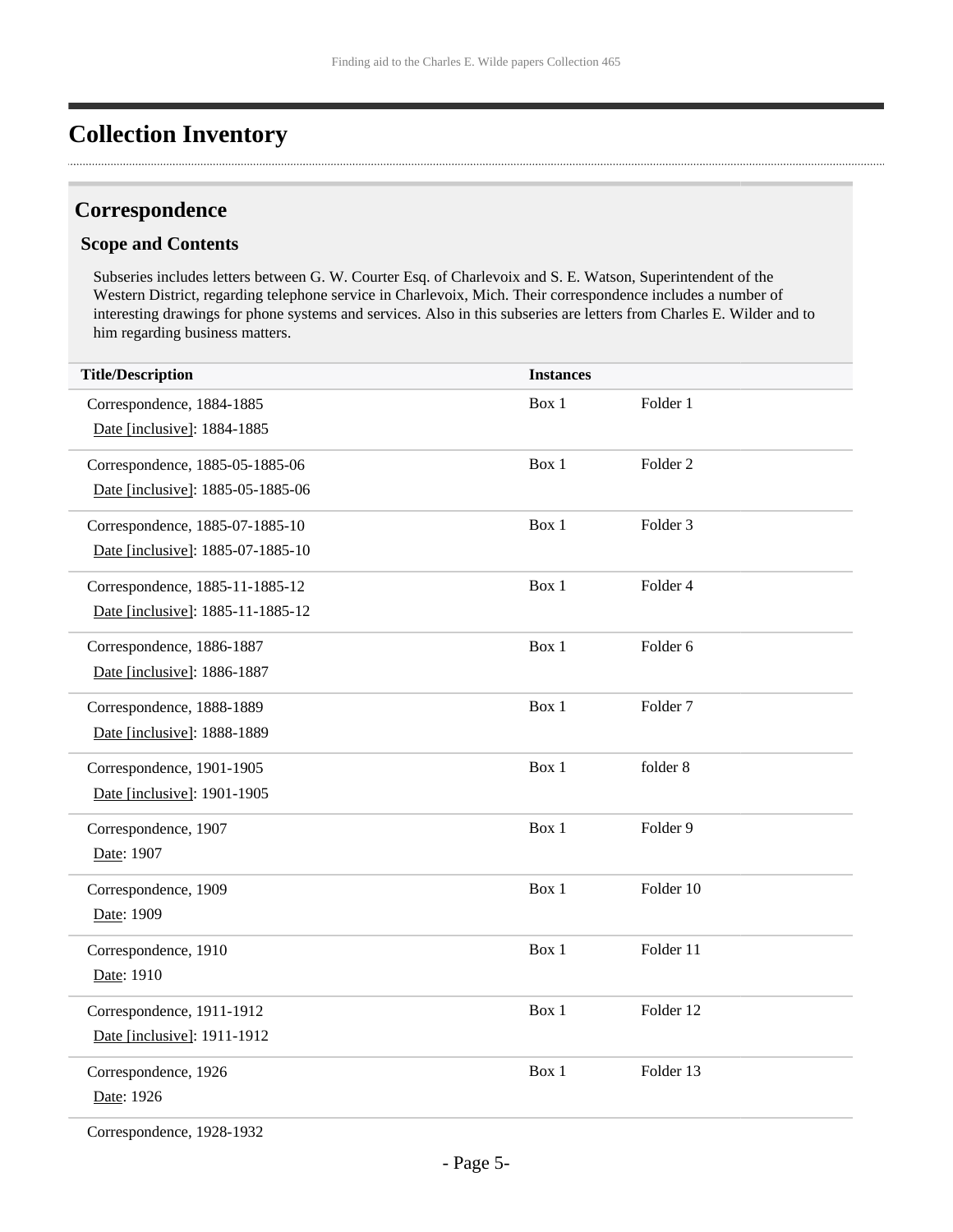| Date [inclusive]: 1928-1932                                                      | Box 1            | Folder 14           |  |
|----------------------------------------------------------------------------------|------------------|---------------------|--|
| Correspondence-Postcards, 1886-1889                                              | Box 1            | Folder 15           |  |
| Date [inclusive]: 1886-1889                                                      |                  |                     |  |
| Correspondence-George E. Luther, 1926-09-24-1928-12-21                           | Box 1            | Folder 16           |  |
| Date [inclusive]: 1926-09-24-1928-12-21                                          |                  |                     |  |
| Court Papers/Subpoena,, 1888-11-03                                               | Box 1            | Folder 18           |  |
| Date: 1888-11-03                                                                 |                  |                     |  |
| Letter from Michigan Telephone Co, 1902-05-09                                    | Box 1            | Folder 19           |  |
| Date: 1902-05-09                                                                 |                  |                     |  |
| United States Senate Letter, 1940-06-08                                          | Box 1            | Folder 21           |  |
| Date: 1940-06-08                                                                 |                  |                     |  |
| <b>Photographs</b>                                                               |                  |                     |  |
| <b>Title/Description</b>                                                         | <b>Instances</b> |                     |  |
| Photograph-C.E. Wilde, 1880                                                      | Box 1            | Folder 17           |  |
| Date: 1880                                                                       |                  |                     |  |
| Photograph-W.S. Gifford, 1907-01-07                                              | Box 1            | folder 39           |  |
| Date: 1907-01-07                                                                 |                  |                     |  |
| Photograph-Banquet at Kalamazoo-C.E. Wilde General<br>Superintendent, 1901-02-21 | Box 3            | Folder <sub>2</sub> |  |
| Date: 1901-02-21                                                                 |                  |                     |  |
| <b>Directories</b>                                                               |                  |                     |  |
| <b>Title/Description</b>                                                         | <b>Instances</b> |                     |  |
| Rural Telephone Service Booklet, n.d.                                            | Box 1            | folder 30           |  |
| Date: n.d.                                                                       |                  |                     |  |
| Michigan Independent Telephone Association Booklets,<br>1901-1904                | Box 1            | folder 33           |  |
| Date [inclusive]: 1901-1904                                                      |                  |                     |  |
| Kalamazoo Telephone Exchange Directories, 1894-1898                              | Box 1            | Folder 36           |  |
| Date [inclusive]: 1894-1898                                                      |                  |                     |  |
| Muskegon Telephone Exchange Directories, 1892-1898                               | Box 1            | Folder 37           |  |
| Date [inclusive]: 1892-1898                                                      |                  |                     |  |
| Petoskey Telephone Exchange Guide, n.d.                                          | Box 1            | Folder 38           |  |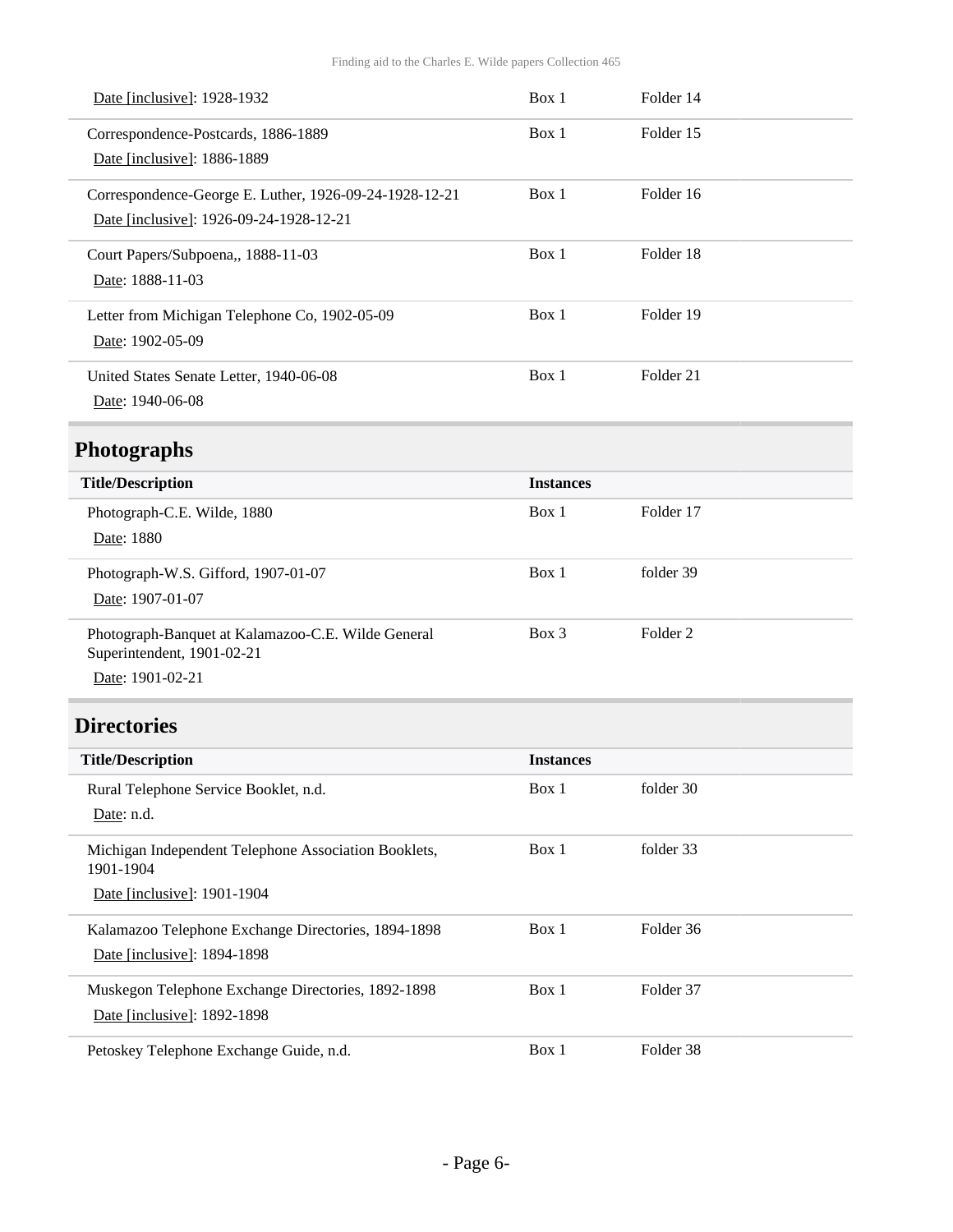Date: n.d.

# **Newspaper Clippings and Articles**

| <b>Title/Description</b>                       | <b>Instances</b> |                      |
|------------------------------------------------|------------------|----------------------|
| Obituary-C.E. Wilde, 1950-02-05                | Box 1            | Folder 22            |
| Date: 1950-02-05                               |                  |                      |
| Article from Grand Rapids Eagle, 1887-11-04    | Box 1            | Folder <sub>23</sub> |
| Date: 1887-11-04                               |                  |                      |
| Article from Grand Rapids Democrat, 1889-04-28 | Box 1            | folder 24            |
| Date: 1889-04-28                               |                  |                      |
| Miscellaneous Newspaper Articles, 1894         | Box 1            | folder 25            |
| Date: 1894                                     |                  |                      |
| Newspaper Article-James F. Land, 1914          | Box 1            | Folder 26            |
| Date: 1914                                     |                  |                      |
| Article-Phone Company Rates, 1926              | Box 1            | Folder 27            |
| Date: 1926                                     |                  |                      |
| Michigan Tradesman Weekly Magazine, 1923-11-28 | Box 3            | folder 5             |
| Date: 1923-11-28                               |                  |                      |
| Michigan Tradesman Weekly Magazine, 1935-01-09 | Box 3            | folder 6             |
| Date: 1935-01-09                               |                  |                      |

# **Telephone Company Records**

| <b>Title/Description</b>                                                                              | <b>Instances</b> |                      |
|-------------------------------------------------------------------------------------------------------|------------------|----------------------|
|                                                                                                       |                  |                      |
| "The Telephone in Michigan" by the Michigan Bell Telephone<br>Company, n.d.<br>Date: n.d.             | Box 1            | Folder <sub>29</sub> |
| "The Telephone in Grand Rapids" bythe Michigan Bell Telephone<br>Company, n.d.<br>Date: n.d.          | Box 1            | Folder <sub>29</sub> |
| "History of the Telephone in Michigan" by the Michigan Bell<br>Telephone Company", n.d.<br>Date: n.d. | Box 1            | Folder <sub>29</sub> |
| Historical Chronology of the Michigan Telephone, n.d.<br>Date: n.d.                                   | Box 1            | Folder <sub>28</sub> |
| Rural Telephone/Historical Paper, 1906-03-22<br>Date: 1906-03-22                                      | Box 1            | folder 31            |
| Citizens Telephone Co., 1913-06-26-1916-12-01                                                         | Box 1            | Folder 32            |